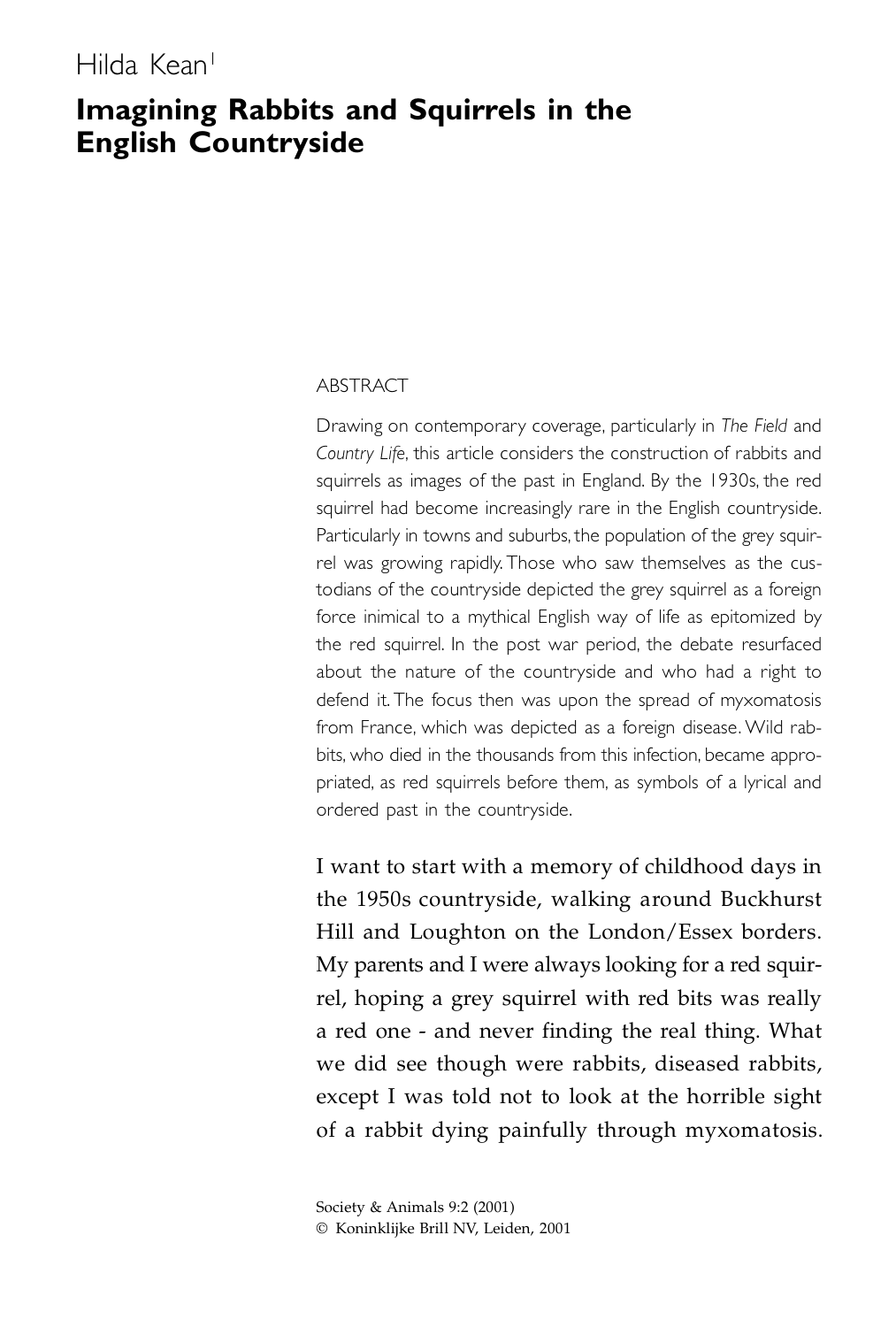When I started the research leading to this article, I first assumed that my memory was wrong, out of time. Surely, we could not have been looking for red squirrels, for they had become virtually extinct some 20 years earlier in almost all England and Wales - and certainly in the southeast. But, as I hope to show, there was a closer relationship between the idea of a red squirrel and a diseased rabbit than would first seem the case.

# **The Red Squirrel: Image and Reality**

Nowadays, although we may recognize a red squirrel when we see one on an advertisement or Christmas card, that is the closest most of us in England will ever come to seeing such a creature. Currently, the only places in England where wild red squirrels are likely to be found are the Isle of Wight, Brownsea Island in Dorset, parts of the northeast and northwest, and parts of East Anglia. 2

This scarcity of red squirrels is a relatively new phenomenon. As early as 1840, red squirrels were widespread and, consequently, were criticized for destroying young trees and subjected to summary shooting.<sup>3</sup> Before the Great War, the red squirrel was so abundant and so destructive in some areas that shooting clubs were formed to kill them. <sup>4</sup> By the 1920s, however, there was growing concern about the disappearance of the red squirrel in the wild. 5 Although such concern was reflected both in the scientific and the "countryside press" of *Country Life* and *The Field,* only in the last 20 years - once "real" red squirrels were long dead and gone - has the red squirrel been consolidated as a motif of England's heritage. At a time when the red squirrel no longer could be experienced as a living part of the actually existing countryside, the squirrel became a symbol representing a particular idea of England as a nation.<sup>6</sup>

The 1930s saw the origins of the construction of the red squirrel as an indigenous creature threatened by a foreign menace. By the 1950s, red squirrels had almost disappeared, and the grey squirrel was well established. It was in the more recent past that this "sleeping image" was resurrected as a symbol of tradition and nationality.<sup>7</sup> The red squirrel has become iconic of the nation alongside such symbols of Englishness as red phone boxes, warm beer, and cricket bats.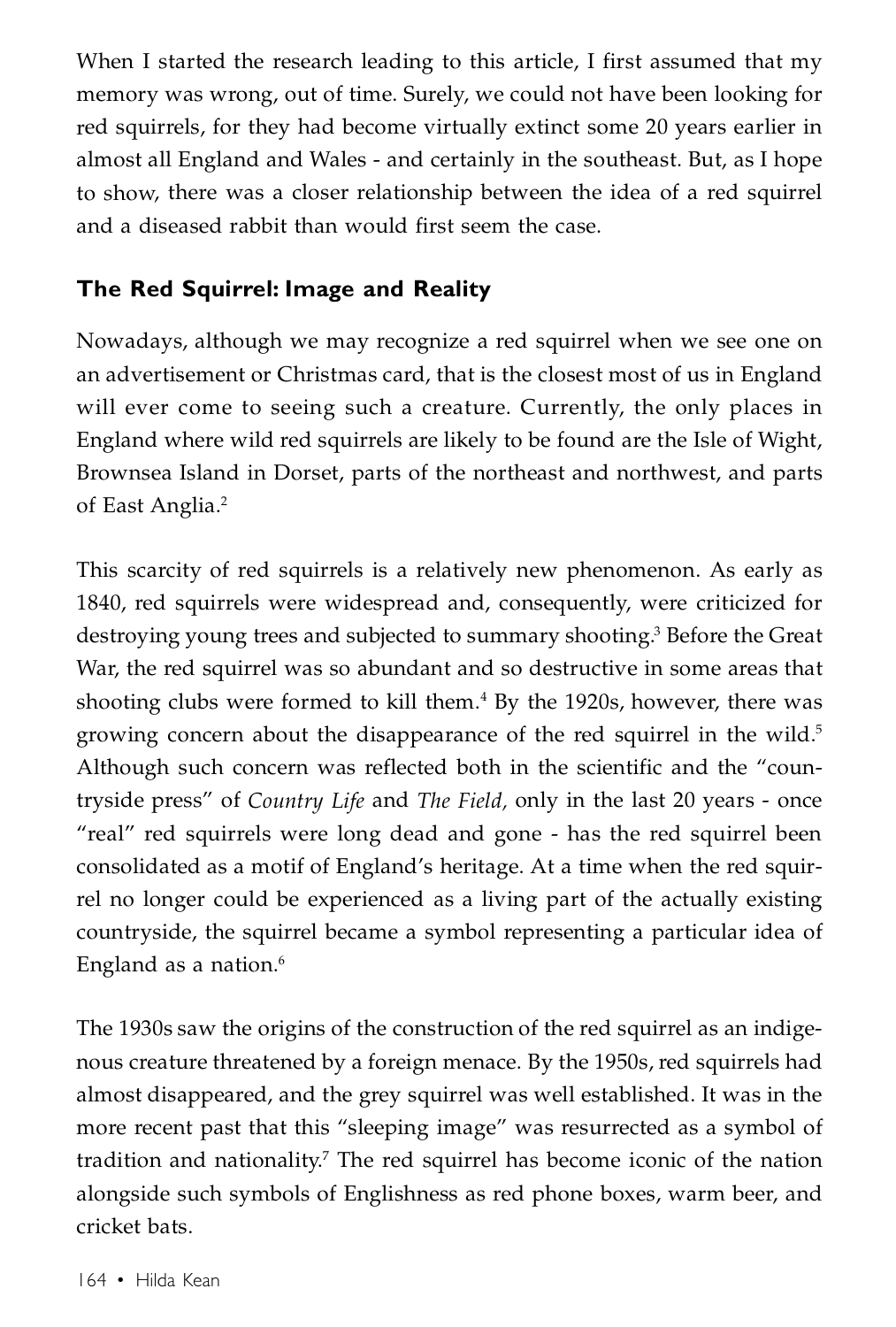The disappearance of the red squirrels from the English countryside was countered by their entry into the world of heritage stamps, Tufty club a road safety campaign for children, hideous garden ornaments, Christmas cards, stuffed displays in provincial museums, and sponsorship of heritage competitions. In the jubilee year of 1977, postage stamps of five British wild animals were issued as examples of threatened wildlife: the hedgehog, hare, otter, badger, and red squirrel. <sup>8</sup> The increasing visibility of red squirrels as benign characters - rather than destroyers of Highland timber - and as emblems of a mythic past has evolved from their absence as actually existing mammals.

# **The Friendly Grey Squirrel or Marauding American Tree Rat?**

Frequently, the demise of the red squirrel was linked, incorrectly, to the spread of the grey squirrel. The grey squirrels were depicted as distinctive, not because of different colorings (often, they are brown with reddish patches at certain times of the year) but because they are "foreign," non indigenous mammals. The grey squirrel often was referred to scathingly as an American tree rat. 9

Although grey squirrels existed in England and Wales from 1830, their spread is usually attributed to the whims of various aristocrats releasing what were domestic pets into the wild, thereby distorting a "natural" environment.<sup>10</sup> A. D. Middleton, who carried out his research on the grey squirrel with a grant from the Empire Marketing Board, was so concerned about the origins of grey squirrels that he catalogued more than 32 separate releases of squirrels into the countryside from 1876 to 1929. <sup>11</sup> The foreign origin of the squirrel was particularly important to him: "I know of more than one patriotic Englishman who has been embittered against the whole American nation on account of the presence of their squirrels in his garden."12

Grey squirrels became very popular, however, because of their perceived friendliness and alertness. They rapidly became favorites with visitors to London parks, emulating the practice in Central Park in New York<sup>13</sup> and were well established as such by the 1920s. <sup>14</sup> The spread of the grey squirrel in the 1920s, particularly in London and the Home Counties, coincided with a severe decline in the red squirrel population. Scientists tended to view a causal relationship sceptically: The red squirrel population had declined because of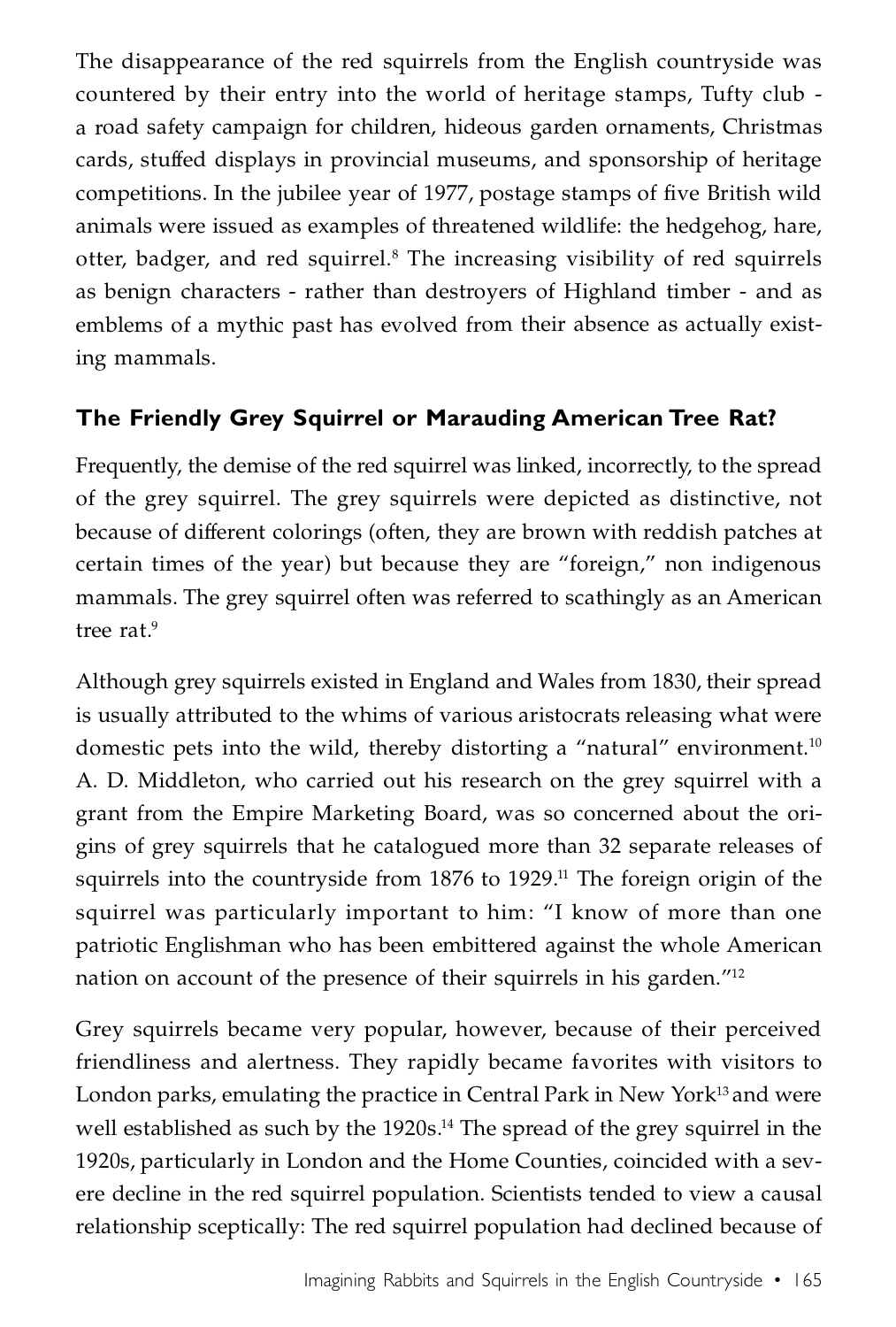proclivity to certain diseases. <sup>15</sup> "Countrymen" were less considered in their approach. As one declared, "This alien enemy (the grey squirrel) is said to be spreading fast throughout parts of the Home Counties, where, like all aliens it is rapidly dispossessing the native squirrel."16

By 1931, countryside public concern, which took scant note of scientists' opinions, was at its height about the possible demise of the red squirrel and the responsibility of the foreign grey for this deplorable state of affairs. Contributors to *Country Life* and *The Field,* obsessed with the perceived problem, enthusiastically wrote to the magazines about its extent. In a May 1931 *Country Life* lead article, the caption beneath a grey squirrel's photograph characterized the squirrel as the "prisoner at the bar."17

# **The Squirrel and the Nation in 1930s England**

As I have argued elsewhere, the explanation for the popularity or vilification (or protection) of certain animals at different times owes less to the behavior of particular animals and more to broader political, social, and cultural concerns in human society. <sup>18</sup> Campaigns to preserve the English countryside had been developed first in the late nineteenth century. As Octavia Hill, a leading member of the Commons Preservation Society and founder of the National Trust in 1895, expressed it: "Let the grass growing for hay be respected, let the primrose roots be left in their loveliness in the hedges, the birds unmolested and the gates [to paths] shut."19

This concern for the countryside, however, took on new forms in the 1920s and 1930s. Although Conservative Prime Minister Stanley Baldwin's 1926 speech, "On England," has become almost a cliché through over-quoting, his organizing conceit is worth reiterating: "To me, England is the country, and the country is England."20 This rural idyll became a "key means of representing the nation."<sup>21</sup> In different ways, progressives and reactionaries alike were engaged in developing ideas of Englishness in which notions of land, landscape, and country were central. This period saw the establishment and growth of what became the League Against Cruel Sports, with its opposition to hunting wild animals in the countryside and, to counter its campaigns, the British Field Sports Society. Also created at this time were The Ramblers' Association and British Workers' Sports Federation, both of which challenged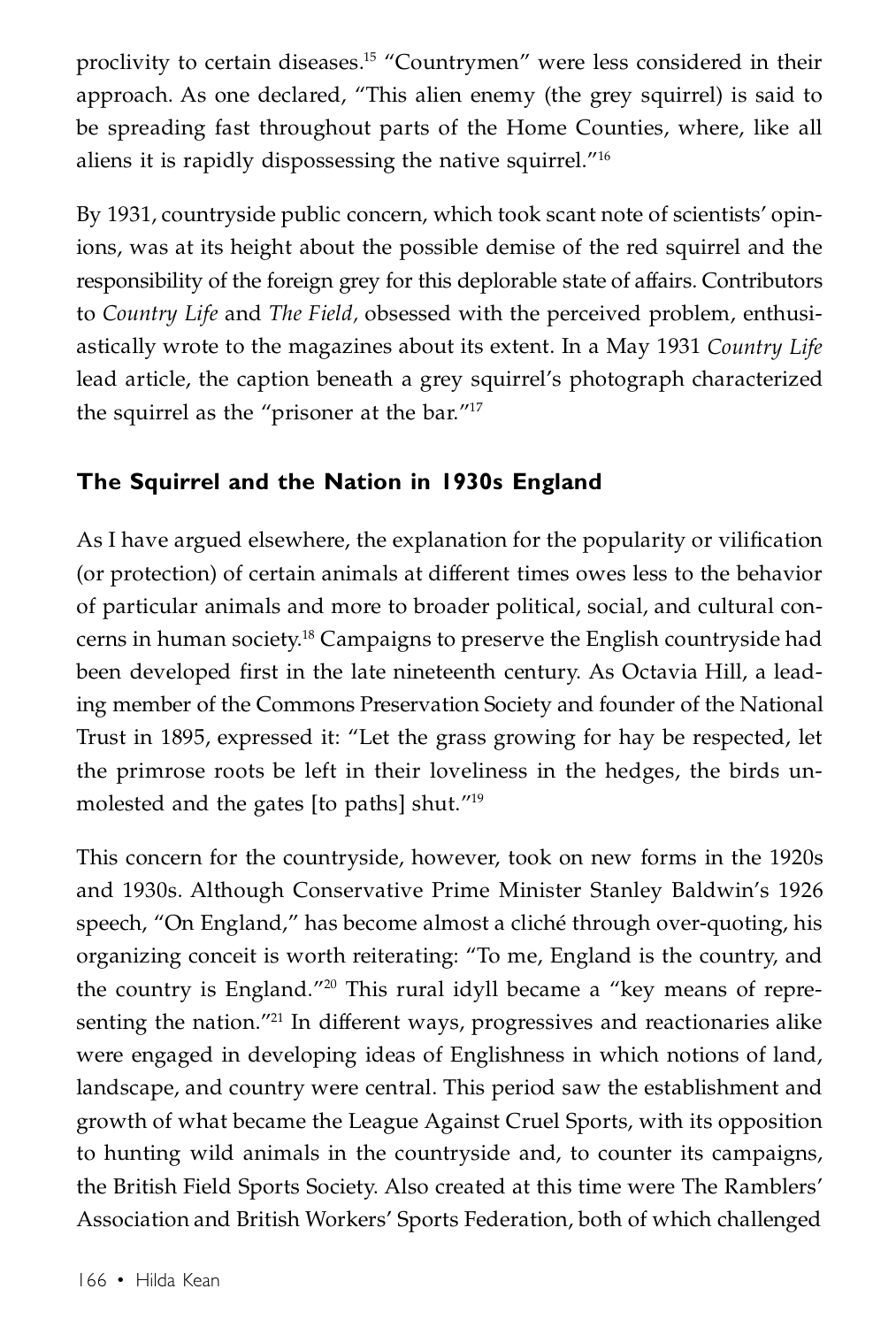the privatization of land and exclusion of walkers from the wild.<sup>22</sup> In a different vein, Harold John Massingham, the forerunner of the modern ecological movement, looked to organic farming and the benign treatment of animals to create a new way of life: It was to the countryside that England had to look to find and consolidate its roots.<sup>23</sup>

Views of Englishness and a return to the land were not confined to the left. Many English countryside enthusiasts looked to Nazi Germany for inspiration.24 Henry Williamson, better known as the author of *Tarka the Otter* than for his fascism, made his own turn to the land in the 1930s working a farm in Norfolk in response to the system he proclaimed as, "made by townsmen, which cared little or nothing for the soil and the people. A nation that neglected its soil, neglected its soul; and its people would perish."25

The "battle" between the grey and red squirrel took place within this contest for the defining of the countryside within broader political cultures. The red squirrels, despite their previously acknowledged faults of destruction of trees, were constructed as an established symbol of an idyllic rural Britain. The grey squirrel was both alien - destroying indigenous culture - and liked by those seen as anathema to the countryside - people who lived in towns and the suburbs.26 This division between town and suburb and the country was reflected in the heated exchanges in early 1931 in *The Field* and *Country Life*. Questions in parliament and a Ministry of Agriculture conference soon followed. Indeed, it was the very presence of grey squirrels in towns that led, some argued, to their endorsement by those possessing that apparent city characteristic of sentiment. <sup>27</sup> A hostile correspondent from Surrey recounted a tale of seeing a group of six grey squirrels being admired by a crowd in London's Russell Square. "When I ventured to suggest that I should kill [them] with my stick the whole crowd seemed horrified." The public, he went on, should be taught that the squirrels were, in fact, rats. $^{28}$ 

Those working in the countryside were not enchanted by squirrel antics: "These squirrel rats are everywhere and for every one shot there are 50 dancing defiance on the tree tops; skipping along fences or camouflaging themselves where nobody can see them."29 These foreign hordes were castigated for such crimes as attacking pheasant chicks, chewing up celandines, and eating - precisely - 174 young shoots and 252 cones from one fir tree.<sup>30</sup>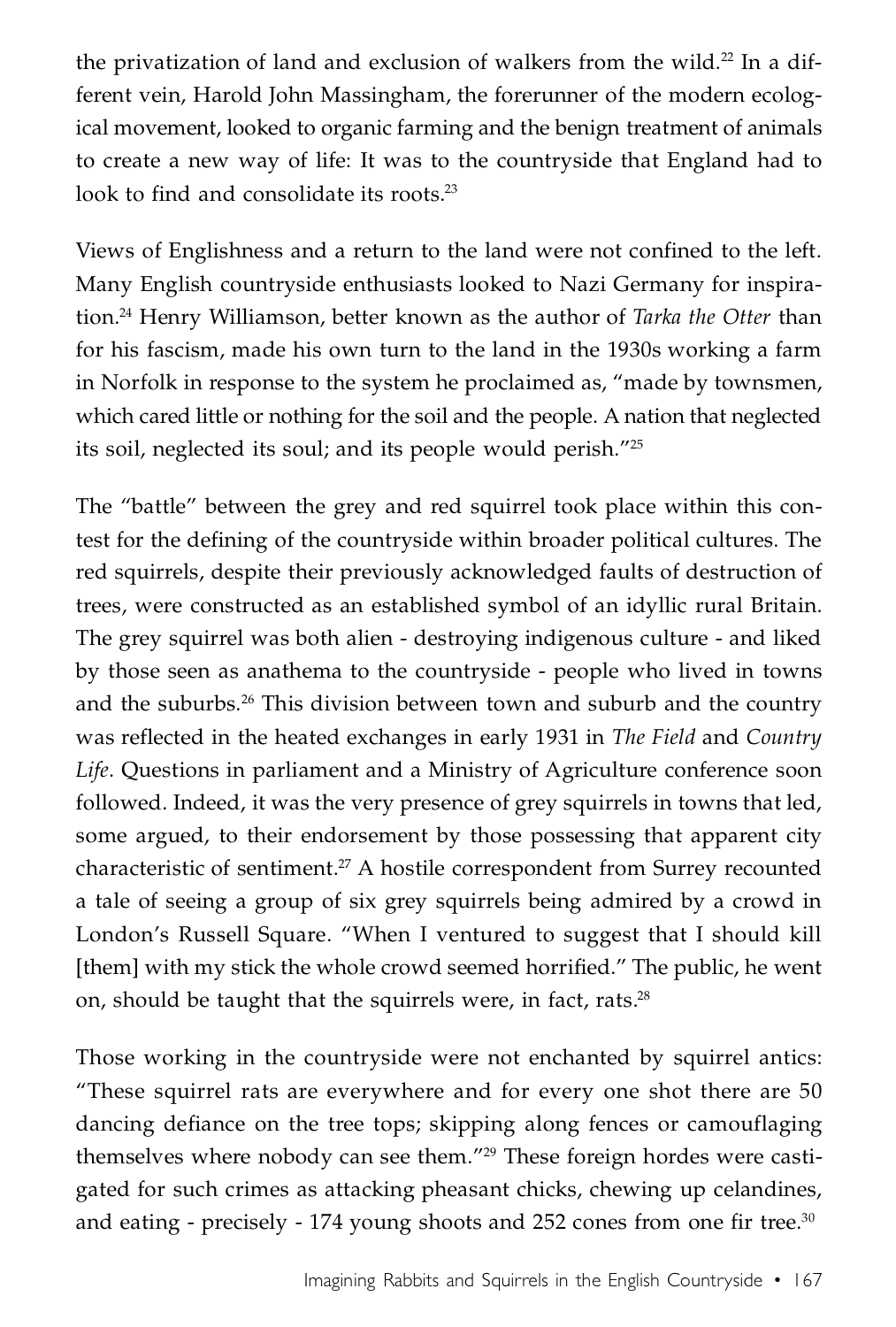This invasion represented more than the destruction of economic livelihood or cherished gardens: The spread of the grey squirrel was seen as a threat both to the actual indigenous red squirrel and to the embryonic mythical way of life the red represented. As a leading article in *The Field* suggested, "We are confronted today, in short, with the opening stages of a plague . . . . In a short time the whole face of England will have been invaded by a foreign rodent which is omnivorous."31 Farmers, concerned with the dumping of foreign sludge in British jams or vegetable imports that undermined the home market or the need for preferential tariffs within the empire, identified with the red squirrel against the grey squirrel as a metaphor of foreign destruction.32 According to the *Field,* the grey squirrel was an enemy of the farmer, the fruit grower, the naturalist, and the lover of English birds. Those who sought to kill the squirrels with a vigor more extensive than in the past were defending not just their livelihoods but a particular idea of Englishness and establishing *who* had a right to defend that idea. 33

Parliamentary debate balanced the countryside demands for wholesale slaughter with the preservation of grey squirrels in town parks.<sup>34</sup> In due course, a conference was held in May 1931 with representatives of farmers and rural local authorities together with those such as the National Trust and Royal Society for the Protection of Birds concerned with the preservation and creation of heritage. The conference thus represented a coming together of those defending a particular sort of English land both literally and metaphorically. 35 A key participant at the conference was the newly formed National Anti-Grey Squirrel Campaign run by L. Swainson from his home in Boxmoor in Hertfordshire, with the intention of reducing the squirrels to a vanishing point. <sup>36</sup> Some suggested the introduction of particular traps, recipes for grey squirrel pies, or "early rising and a gun."<sup>37</sup> The government confined its immediate activities to issuing an advisory leaflet through the Ministry of Agriculture, which felt it necessary to describe the grey squirrels - with prominent eyes and rather small ears - as if their appearance was not widely known. It advised forming squirrel clubs or "general vermin clubs" among landowners and farmers to kill the first squirrels who migrated into an area by shooting or trapping.<sup>38</sup>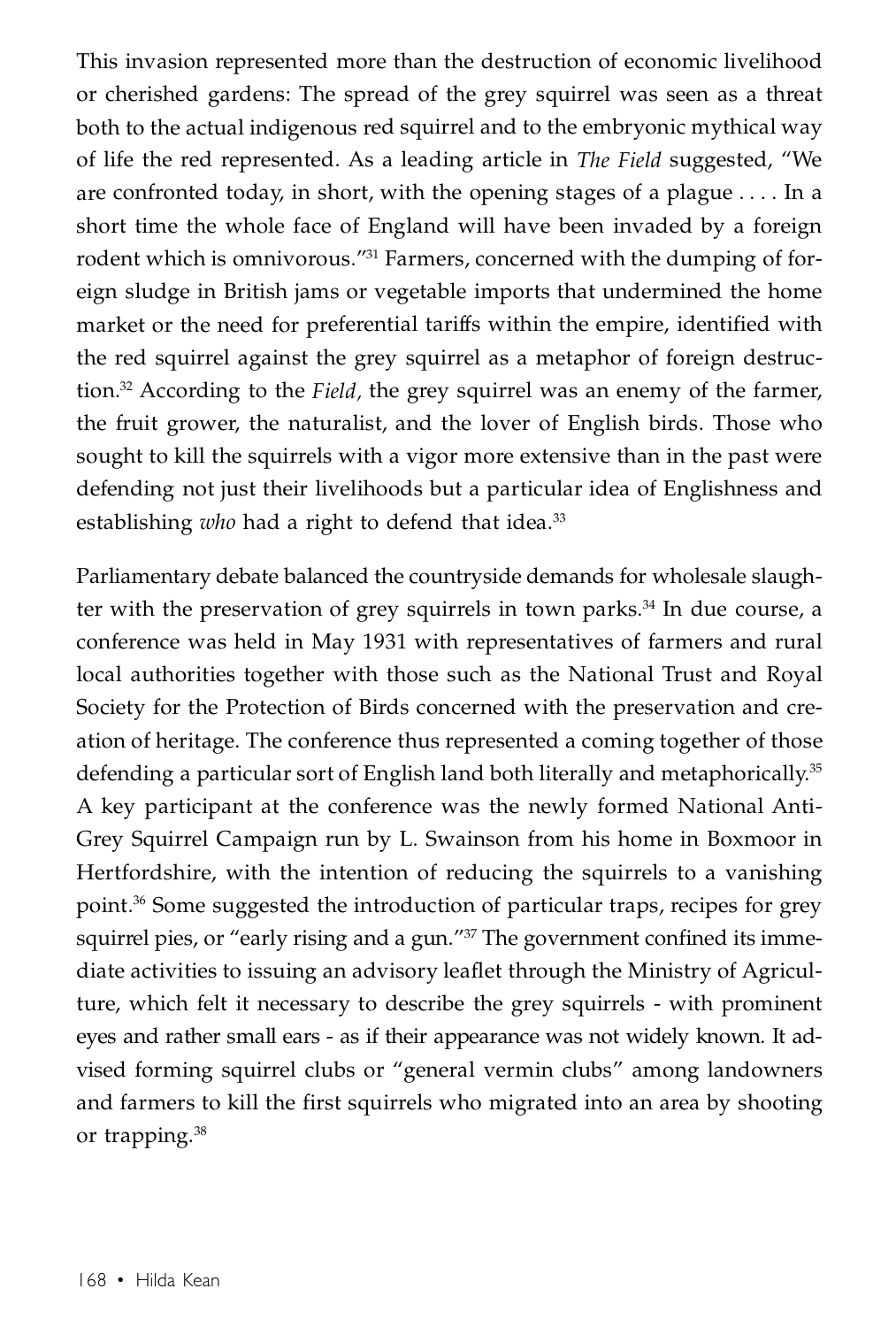### **Post war Squirrels**

In the post war period, the need to defend a particular notion of the land and the nation was set against the recent conflict, as H. J. Massingham suggested:

To be destroying the earth - birds, beasts, fishes, vegetation and, most of all, soil - in order to make money out of it, and for nearly every country in the world to be fighting either within itself or with other countries does not make sense. 39

By the 1950s, however, attempts to conserve the red squirrels as actually existing animals had almost perished, alongside the squirrels themselves.<sup>40</sup> But the invective against the grey squirrel remained. <sup>41</sup> Even publications about British wildlife aimed at children discussed the best ways of destroying grey squirrels: "The poking down of dreys during winter months is an excellent method of combatting the grey squirrel, but the indiscriminate discharging of a cartridge into each drey first is not a sensible practice."42

Reissuing its earlier advice leaflet in a revised form in 1954, the Ministry of Agriculture and Fisheries expressed its own concern. Here was cold war rhetoric that inflamed fear of foreign invasion: "Every English county . . . has been entered." It "invades country;" it "will fell standing corn"; in fruit areas, "it will eat fruit," it is a "frequent robber of birds' nests, taking both eggs and chicks." *English* animals - pheasants, partridges, and poultry - were declared the grey squirrel's "victims." In response, farmers were advised always to "carry a gun through squirrel infested land" (sic). Anon-native animal and a halfbreed at that, "an intermediate between two sub species,"43 wreaked this havoc.

The Ministry of Agriculture and the Forestry Commission gave financial incentives to those killing grey squirrels. Cartridges were issued free to approved grey squirrel clubs; for those operating independently, 1/-(5p) was given per tail sent to the county pest officer in bundles of six. <sup>44</sup> Some relished the thought of using new poisons, ICI explosives, gas, and elaborate traps against the grey offenders. <sup>45</sup> Boys allegedly were removing tails from live squirrels. The Forestry commission advised enticing squirrels into sacks to kill them (probably haphazardly) through a blow to the head with a sharp stick.<sup>46</sup> Some members of Parliament, however, were critical of the cruelty involved - especially in the young queen's Coronation year (1953).<sup>47</sup> Attempts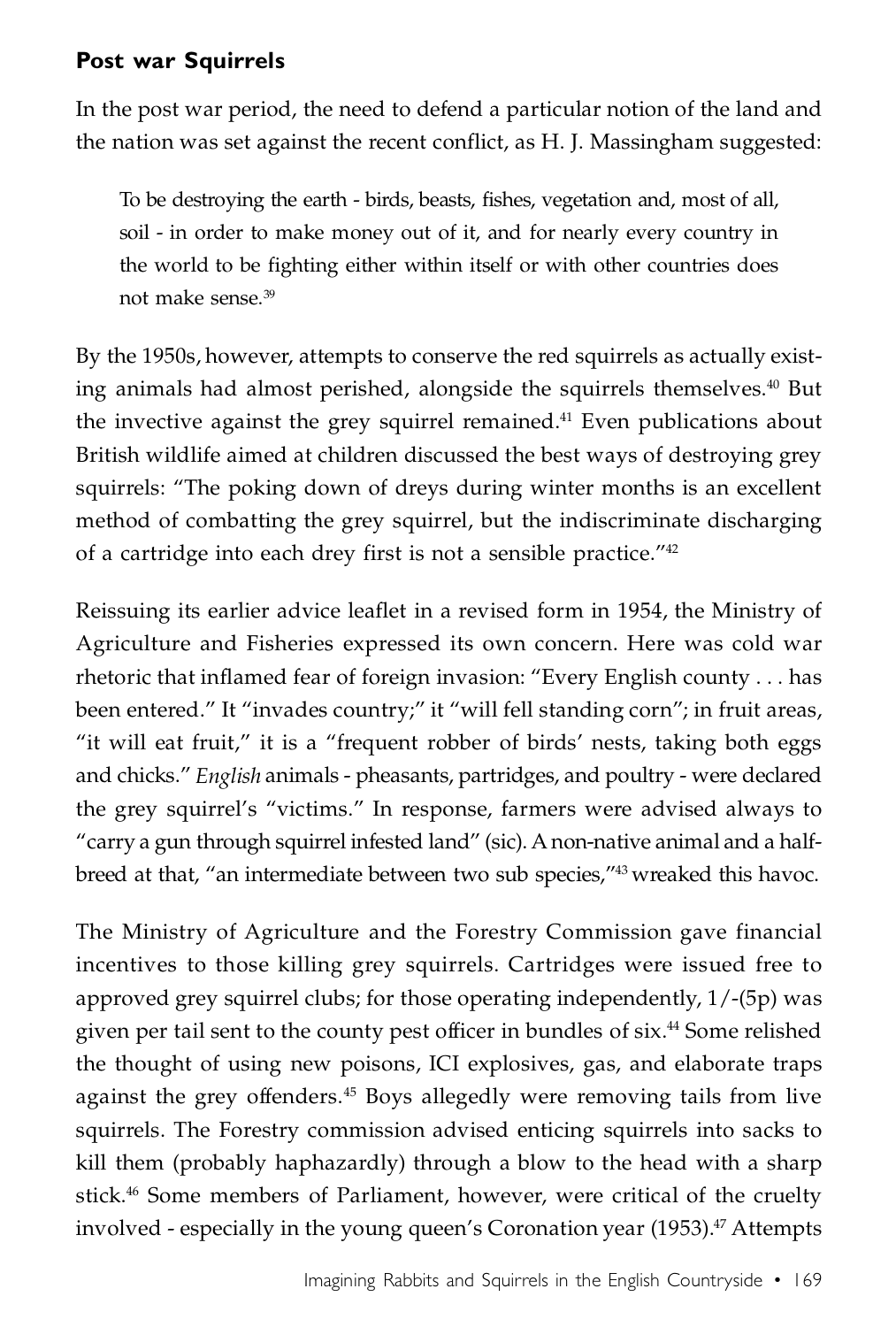to eradicate the grey squirrels nationwide were thwarted by the general sympathy exhibited toward them in towns. By early 1954, hysteria about the grey squirrel as a foreign invader had faded. Nevertheless, the idea of an English way of life being undermined by a foreign threat that affected wildlife remained, albeit expressed in different ways.

## **The Rabbit as a Symbol of an Enduring English Countryside**

The wild rabbit started to be appropriated as an image of the past in the countryside and as a symbol of resistance to change. Due to a lack of gamekeepers and the ineffective work of council pest departments, the rabbit population had grown during and after the 1939-1945 war, despite the increased use of prussic acid and traps. <sup>48</sup> In addition, a foreign threat created a particular "moment" for the rabbit - in this case myxomatosis. <sup>49</sup> Fear of this invading disease and its effects, rather than an invading animal, aroused controversy. In 1936, Cambridge scientists first had attempted unsuccessfully to introduce myxomatosis deliberately to eradicate rabbits on the isle of Skokholm off the Pembrokeshire coast in Wales.<sup>50</sup> The first outbreak in England, however, was in October 1953 at Bough Beech, in Edenbridge on the Kent/Sussex borders. The strain of the virus present in English rabbits was traced to the work of Dr Armand Delille, a French scientist and landowner who had obtained the virus from diseased domestic rabbits in Brazil by way of Switzerland. Controversially, he deliberately had inoculated two rabbits on his land - and by the end of 1954, 90% of wild rabbits in France were dead.<sup>51</sup>

By October 1954, myxomatosis had spread to all except one of the counties of England and Wales and to 28 counties in Scotland. <sup>52</sup> By May 1955, it was estimated that, depending on the locality, between 95% and 100% of wild rabbits in Britain had been killed.<sup>53</sup> This disease inflicted a slow and painful death on rabbits: They became both blind and deaf, lost their balance, and often staggered in distress for up to 14 days before dying. Myxomatosis was clearly welcomed by some farmers, several of whom encouraged its deliberate spread by forcibly removing infected rabbits to non-infected areas.<sup>54</sup> The government, however, decided to take no measures to stop its spread and refused to legislate against the deliberate transmission of the disease.<sup>55</sup>

Many farmers and countryside dwellers as well as city people were appalled by the cruelty of the slaughter that was widely observed in the summer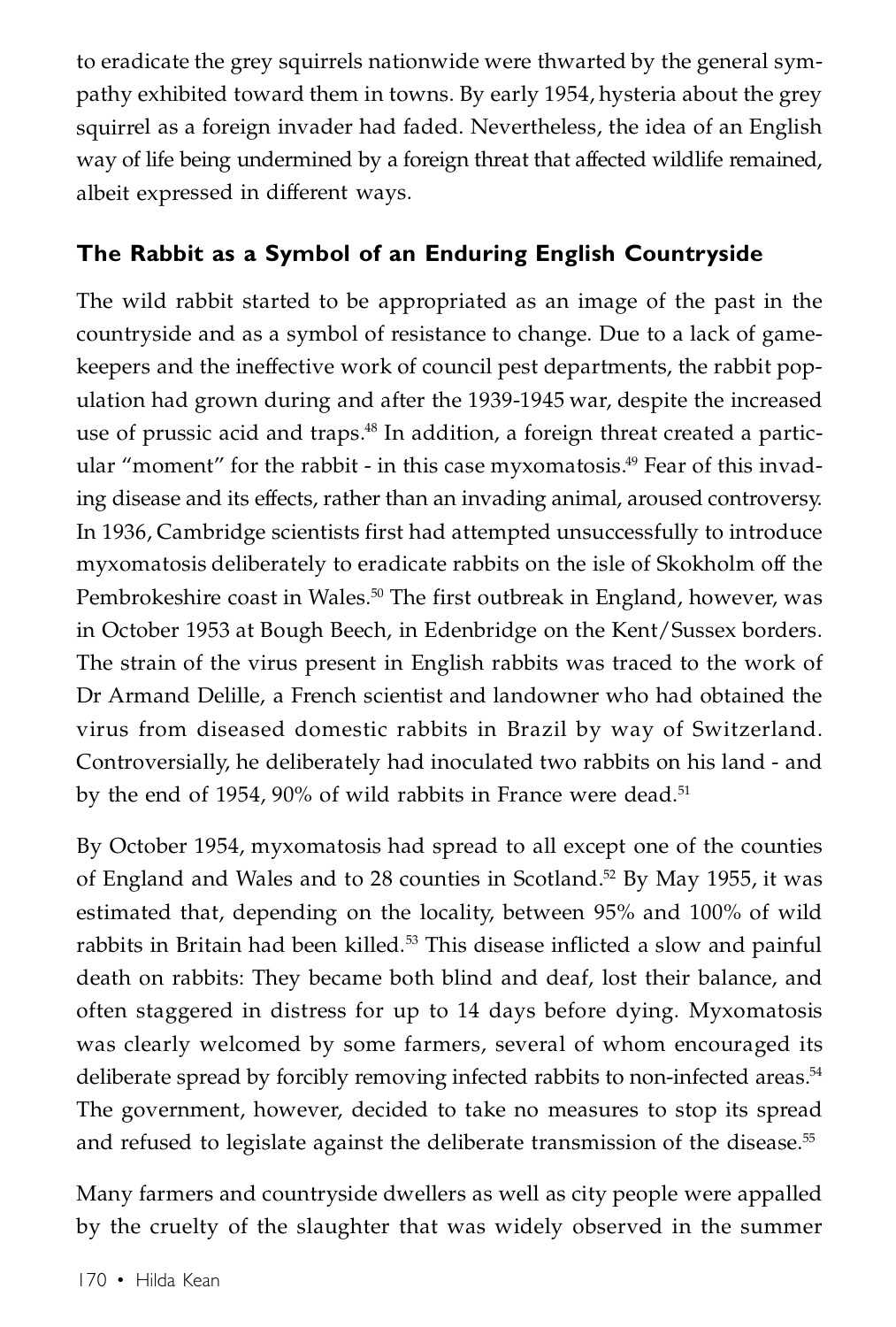months.56 In the immediate post war period when the rabbit population had grown and there had been fierce debate about how to control its numbers, the intentional spread of this deadly disease had not even been discussed. For although rabbits could be a pest, they, nevertheless, were seen as part of the established order of the countryside, acting as food for foxes, predators of smaller animals, and cheap meals for people. Their removal heralded a shift in the natural balance of the countryside at a time when other significant changes were happening. Chemicals, especially DDT, and intensive farming, as exemplified by battery hens, were being introduced, and people were moving into the country from the towns. <sup>57</sup> It was this context of perceived change to a natural order and undermining of a particular notion of England that led even many devotees of *The Field* to be appalled by the role of people in spreading myxomatosis: "Can a man who inoculates one of God's creatures with a loathsome disease to save the headlands of his field automatically expect the same creator to bless the crop in the rest of the field"?<sup>58</sup>

One of *The Field's* correspondents suggested injecting human spreaders of the disease with anthrax while others deplored the "torture" of rabbits in this way. <sup>59</sup> Animal welfare organizations intervened in different ways. The Royal Society for the Prevention of Cruelty to Animals killed suffering rabbits; the redoubtable Louise Lind af Hageby and her Animal Defence Society condemned the rising tide of cruelty to animals that the 1950s heralded. <sup>60</sup> A parliamentary petition of more than 126,000 signatures was collected in a few weeks, calling for the outlawing of the spread of the disease. Petitioners were concerned both about protracted and widespread suffering and the dangers of germ and virus warfare.<sup>61</sup> The rabbit - like the red squirrel before - had become an object of human interest epitomizing an earlier, less brutal world.

In my opening story, my memory was not at fault. There was an elision between the red squirrel and the rabbit. We *were* looking for a red squirrel, already a symbol of an earlier time when nasty things like eye-popping disease in rabbits (and world war and nuclear annihilation) did not exist. The squirrel and the rabbit were both symbols of a particular sort of innocence. What we actually saw was an example of a brutalizing present.

Hilda Kean, Ruskin College, Oxford.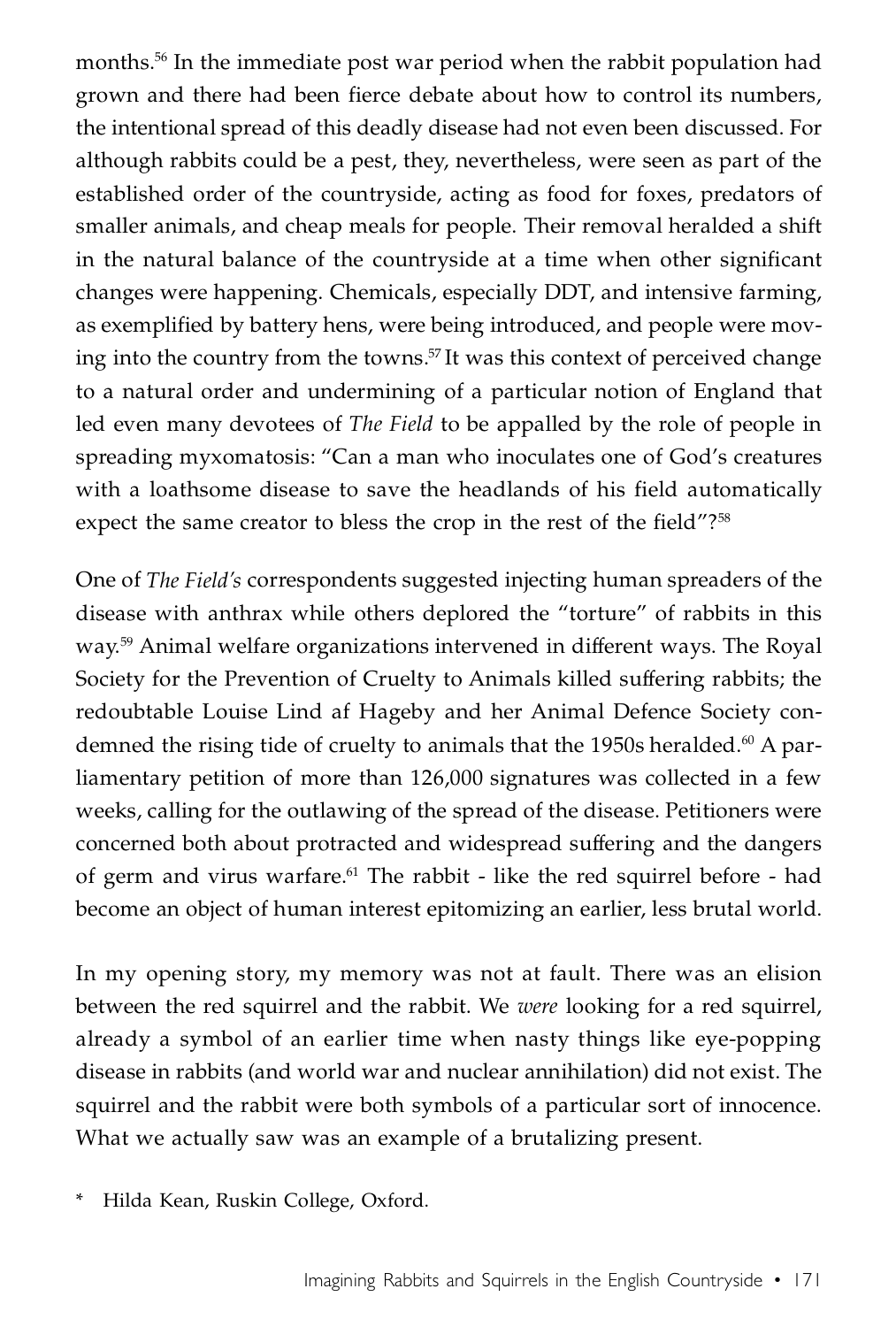### **Notes**

- <sup>1</sup> Correspondence should be addressed to Hilda Kean, Ruskin College, Walton Street, Oxford, OX1 2HE, United Kingdom. Email hkean@ruskin.ac.uk. I would like to thank contributors to the discussion at the Millennial Animals conference at University of Sheffield, July 2000, at which an earlier paper on this topic was read.
- <sup>2</sup> H. G. Lloyd, 'Past and Present Distribution of Red and Grey Squirrels,' *Mammal Review*, vol. 13 nos 2/3/4 1983, pp. 69-80; John Gurnell, *The Natural History of Squirrels*, 1987, p. 161; 'The Red Squirrel', Joint Nature Conservation Committee and NPI, 1998.
- <sup>3</sup> George Waring, *The Squirrels and Other Animals*, London, 1840, p. 7.
- <sup>4</sup> Gurnell, *Natural History of Squirrels,* p. 162. The prolific Highlands red squirrel was so disregarded as a creature worth preserving that it became recommended as a tasty wartime dish since its flesh exhibited 'an ineradicable "piney" flavour' drawn from its diet of conifers. L. C. R. Cameron, *The Wild Foods of Great Britain*, Routledge, London, 1917.
- <sup>5</sup> Cpt. C. W. R. Knight, *Wild Life in the Tree Tops*, Thornton Butterworth, London, 1921, pp. 49-50; Gurnell, *The Natural History of Squirrels*, p. 162.
- <sup>6</sup> Cpt. C. W. R. Knight, *Wild Life in the Tree Tops,* Thornton Butterworth, London, 1921, pp. 49-50; Gurnell, *The Natural History of Squirrels*, p. 162. See Hilda Kean, 'Save "our" red squirrel: kill the American grey tree rat' in eds. Hilda Kean, Paul Martin and Sally Morgan, *Seeing History. Public History in Britian Now*, Francis Boutle, 2000, pp. 51-64 for an exploration of this idea.
- <sup>7</sup> Raphael Samuel, Introduction: 'Exciting to be English' in Raphael Samuel ed. *Patriotism: The Making and Unmaking of British National Identity*, vol. 1. Routledge, London, 1989, p. xxxii.
- <sup>8</sup> David Black, 'British Wildlife,' *British Philatelic Bulletin*, vol. 15 no. 2 October 1977, pp. 13-14.
- <sup>9</sup> F. Howard Lancum, *Wild Animals and the Land*, 1947, p. 69; Eric Leyland, *Wild Animals*, 1955, p. 63.
- <sup>10</sup> The Duke of Bedford who was responsible for releasing grey squirrels into Woburn Park and Regents' Park was seen as a particular culprit. A. D. Middleton, *The Grey Squirrel*, Sidgwick & Jackson, London, 1931, pp. 14-21; Boyd Watt, 'On the American Grey Squirrel', *The Essex Naturalist,* vol. 20, 1923, p. 192.
- <sup>11</sup> 18 A. D. Middleton, *The Grey Squirrel,* 1931, p. 22. See too Hugh Boyd Watt, 'On the American Grey Squirrel in the British Isles'. *The Essex Naturalist*, vol. 20, 1923, pp. 189-205.
- <sup>12</sup> 19 A. D. Middleton, *The Grey Squirrel,* 1931, p. 1.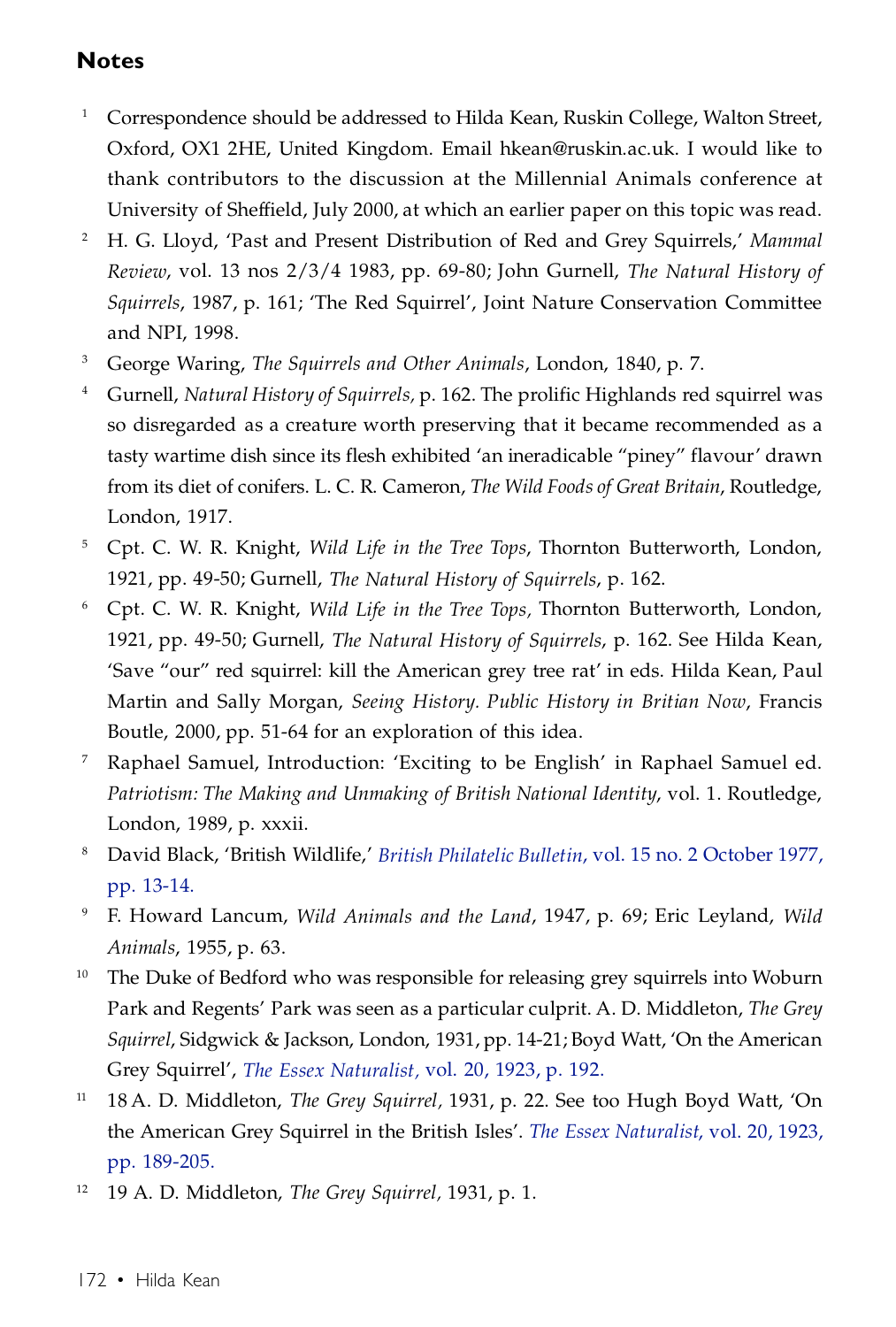- <sup>13</sup> Ernest T. Seton, 'Migration of the Gray Squirrel,' *Journal of Mammalogy*, vol. 1:2 February 1920, p. 56.
- <sup>14</sup> By 1922 the British government was considering introducing bird sanctuaries in London's royal parks and recognised the potential conflict of interest between rare birds and marauding squirrels. Eradication, however, of the squirrels was rejected outright as an option because public opinion in their favour was already so established. Ministry of Works Committee on Bird Sanctuaries in Royal Parks, *Bird Sanctuaries in Royal Parks*, HMSO, London, 1922, p. 5.
- <sup>15</sup> Middleton, *Grey Squirrel*, p. 75; Gurnell, *Natural History*, p. 162; I. F. Keyner, 'Diseases of Squirrels in Britain,' *Mammal Review*, vol. 13 nos 2/3/4, 1983, p. 155; Lloyd, 'Past and Present distribution,' p. 69; Boyd Watt, *On the American Grey Squirrel*, p. 203.
- <sup>16</sup> Cameron, *Wild Foods of Great Britain*, p. 21.
- <sup>17</sup> 'The Grey Squirrel', *Country Life*, May 23rd, 1931, p. xlviii.
- <sup>18</sup> Hilda Kean, *Animal Rights. Political and Social Change in Britain since 1800*, Reaktion Books 1998 (paperback 2000).
- <sup>19</sup> William Thomson Hill, *Octavia Hill. Pioneer of the National Trust and Housing Reformer* (London, 1956) p. 148.
- <sup>20</sup> Stanley Baldwin, 'On England' in Stanley Baldwin, *On England*, Philip Allan, London 1926, pp. 6-7.
- <sup>21</sup> Sophie Breese, 'In Search of Englishness; in Search of Votes' in Eds. John Arnold, Kate Davies and Simon Ditchfield, *History and Heritage*, Donhead, Shaftesbury, 1998, p. 156.
- <sup>22</sup> Kean, *Animal Rights*, pp. 185-7; Letter from James Fitzwilliam, *The Field,* 4 July 1931; *Cruel Sports* vol. IV: 9 September 1930, p. 73.
- <sup>23</sup> David Wilkinson, 'Pioneering Champion of Ecology: The Life and Work of H. J. Massingham (1888-1952),' *Country Life*, August 18, 1977; Edward Abelson ed., *A Mirror of England. An Anthology of the Writings of H. J. Massingham*, Green Books, Devon, 1988; Anna Bramwell, *Ecology in the 20th century*, Yale University Press, 1989, pp. 125-130.
- <sup>24</sup> Patrick Wright, *The Village That Died for England. The Strange Story of Tyneham*, London, 1996, pp. 150-194; Philip Coupland, 'The Blackshirted Utopians', *Journal of Contemporary History* 33: 2 April 1998, p. 266.
- <sup>25</sup> Henry Williamson, *The Story of a Norfolk Farm,* 1941, pp. 186-7.
- <sup>26</sup> For Middleton a problem, was that grey squirrels *were* popular in towns. They were 'ideal "park animals"', but outside their native country there was 'no limit to [their] depredations'. A. D. Middleton, 'The Grey Squirrel,' *Empire Forestry Journal* Vol. 10: 1 1931, p. 15 See also A. D. Middleton, 'The Grey Squirrel in the British Isles,' *Journal of the Ministry of Agriculture*, vol. xxxvii no. 11 February 1931, p. 1078.
- <sup>27</sup> Bournemouth was reputedly being over run and the squirrel was 'regarded with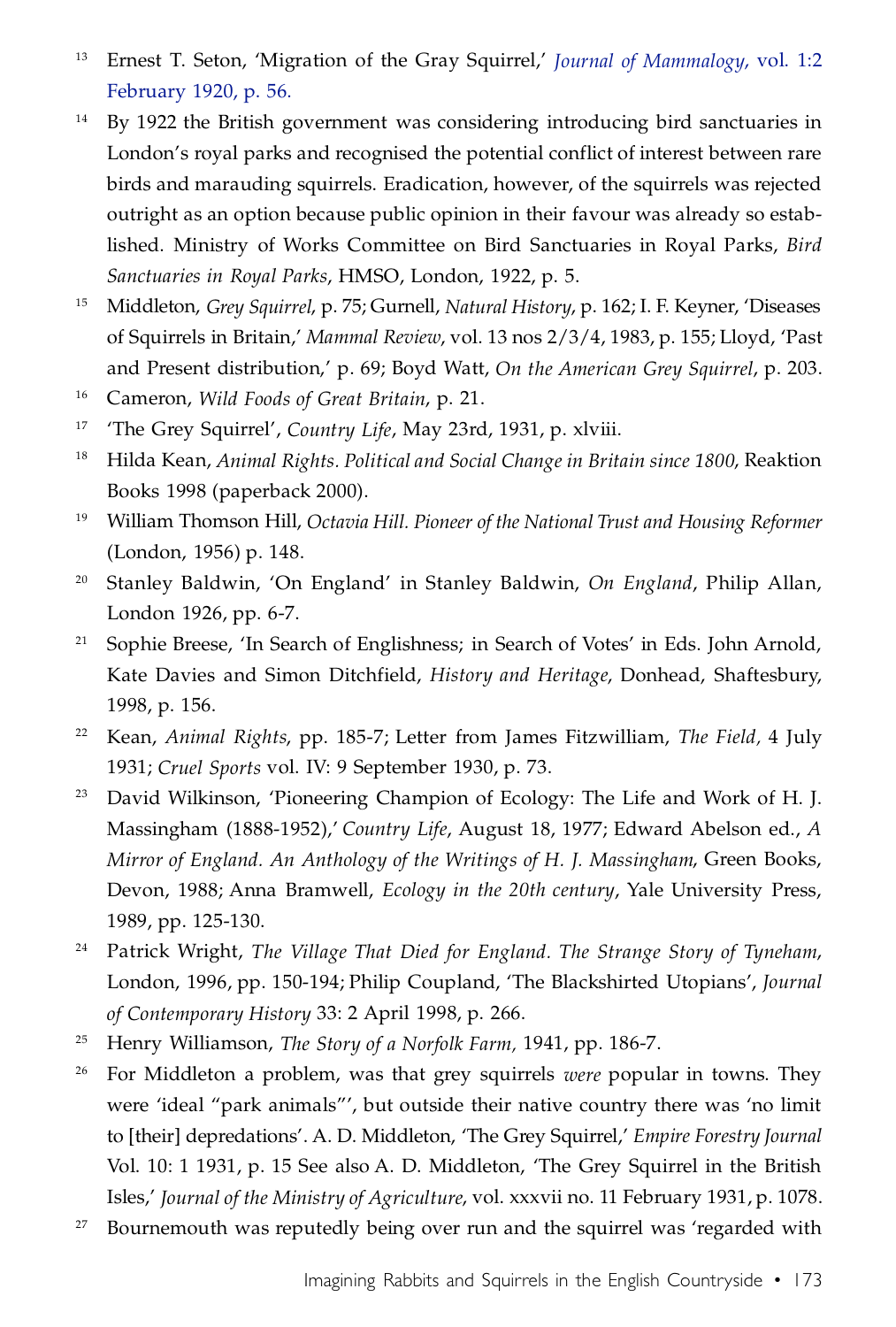favour by occupants of perambulators and by dear old ladies of both sexes.' Editorial article *The Field*, 28 March 1931, p. 420.

- <sup>28</sup> Letter from D. W. Laker, Coulsdon, Surrey, *The Field*, June 20th 1931, p. 901.
- <sup>29</sup> Letter from Wentworth, Crawley, *The Field*, 23rd May 1931, p. 745.
- <sup>30</sup> Letter from John Balden, Bretton, Wakefield, *The Field*, 21 March 1931, p. 398; Letter from J. C. Handcross, Hampstead Heath, *The Field,* April 18th 1931, p. 551; Letter from A. J. Smith, Hertford, *The Field*, 25th April 1931, p. 587.
- <sup>31</sup> 'The Menace of Grey Squirrels,' *The Field*, 21 February 1931, p. 239.
- <sup>32</sup> Editorials, *The Field*, 23 May 1931, p. 731; 31 October 1931, p. 645, 'The Agreements at Ottawa,' *Country Life,* August 27th 1932, p. 227.
- <sup>33</sup> Editorial, *The Field,* 7th November 1931.
- <sup>34</sup> *Hansard* vol. 246, 8th December 1930, pp. 49-51; vol. 249, 2 March 1931, pp. 19-20; vol. 251, 20 April 1931 pp. 598-9; vol. 252, 21 May 1931, pp. 2192-3.
- <sup>35</sup> *Hansard* vol. 252, 14 May 1931, pp. 1367-8.
- <sup>36</sup> 'Menace of Grey Squirrels' *The Field*, 21 February 1931, p. 239; 16 May 1931, p. 693.
- <sup>37</sup> Cheviot, 'The Menace of Grey Squirrels,' *The Field*, 23 May 1931 p. 740; letter from Richard Hale, *The Field,* 21 November 1931, p. 781; 'The Grey Squirrel,' *Country Life,* 23 May 1931, p. xlviii.
- <sup>38</sup> *The Grey Squirrel*, Ministry of Agriculture Advisory Leaflet no. 58 1931. Although legislation was introduced in 1931 against destructive 'non-indigenous animals' the creature which bore the brunt of the law was the muskrat. (Destructive Imported Animals Act 1932, which became law in March 1932. *Hailsbury's Statutes* vol. 2 1991).
- <sup>39</sup> H. J. Massingham, *The Wisdom of the Fields*, 1945, pp. 251-2 as printed in ed. Edward Abelson, *A Mirror of England*, 1988, p. 187.
- <sup>40</sup> Lt. Col. Sir Richard Cottrell (Chair of Forestry Committee on the grey squirrel) 'Three against the grey squirrel,' *The Field*, 7 January 1954, pp. 12-3. He described last seeing a red squirrel in September 1946.
- <sup>41</sup> C. M. Morrison, 'The Campaign against Vermin,' *The Field*, 26 February 1953, p. 331.
- <sup>42</sup> Richard L. E. Ford, *British Wild Animals*, London 1953, p. 75. It also recommends that children fix a Kindhart trap over a garden shed to kill the grey squirrels by shock!
- <sup>43</sup> The Ministry accepted that the considerable fluctuations in numbers of red squirrels were probably caused by disease. *The Grey Squirrel,* Ministry of Agriculture and Fisheries Leaflet no. 58, Revised Edition 1954. H. G. Lloyd, 'Past and Present Distribution of Red and Grey Squirrels', *Mammal Review*, vol. 13 nos. 2/3/4, 1983, p. 75.
- <sup>44</sup> Robert Colville 'A Shilling for a tail,' *The Field*, 19 March 1953, p. 467, *Hansard* vol. 508, 4 December 1952, pp. 1739-40, vol. 514, 23 April 1953, pp. 1382-3.